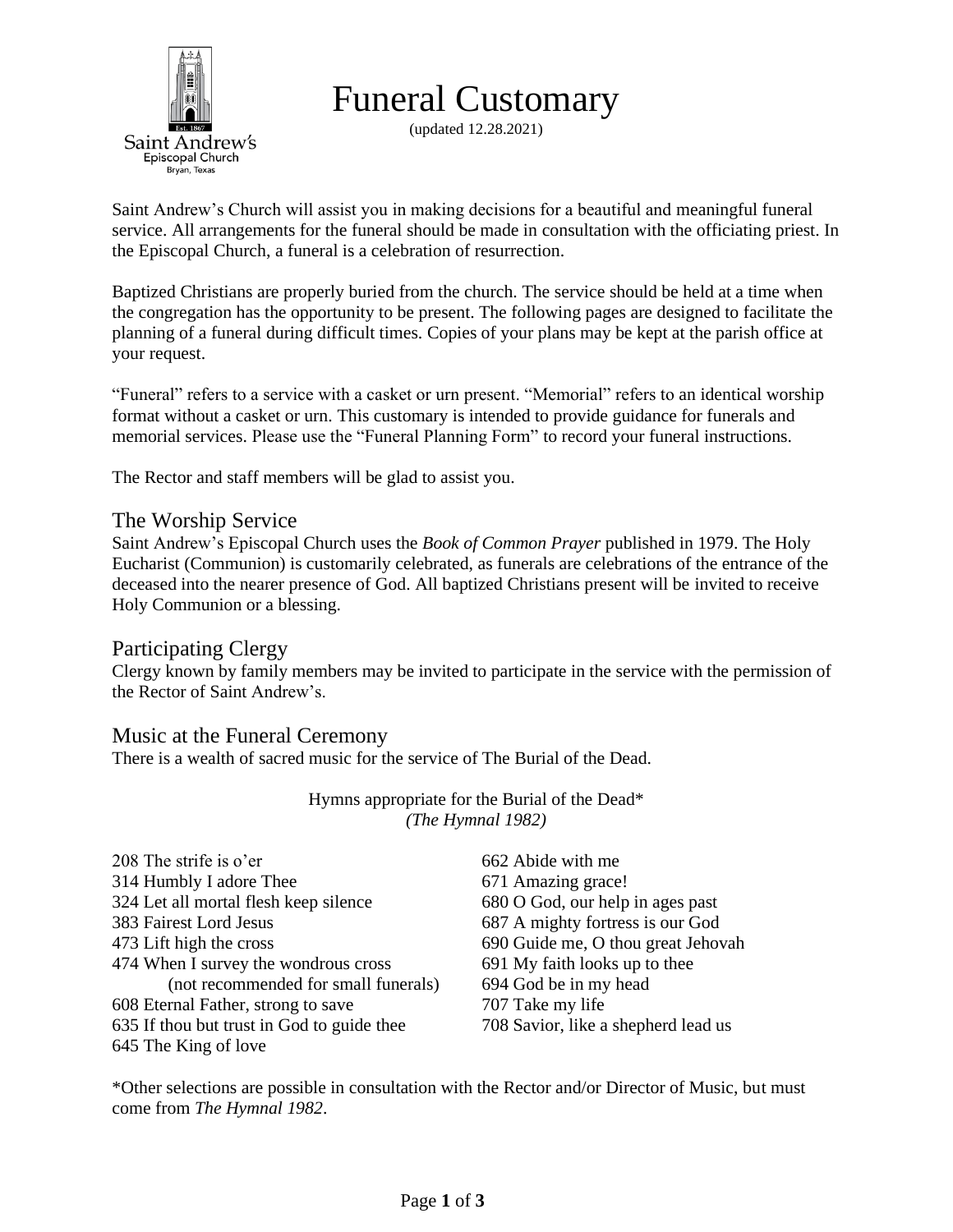# Readings from Scripture

A deacon, priest, or bishop reads the Gospel. Lectors (Lay Readers) of the church read from the Old Testament and the New Testament and lead the congregation in the reading of the Psalm. If the family would like a member of the family or friend to read a lesson, please take into careful consideration the emotional state of that person.

The following readings are authorized for the service of The Burial of the Dead:

#### **Old Testament**:

Isaiah 25:6-9 (He will swallow up death in victory) Isaiah 61:1-3 (To comfort all that mourn) Lamentations 3:22-26, 31-33 (The Lord is good unto them that wait for him) Wisdom 3:1-5, 9 (The souls of the righteous are in the hand of God) Job 19:21-27a (I know that my Redeemer liveth)

#### **New Testament**:

Romans 8:14-19, 34-35, 37-39 (The glory that shall be revealed) I Corinthians 15:20-26, 35-38, 42-44, 53-58 (Raised in incorruption) II Corinthians 4:16-5:9 (Things which are not seen are eternal) I John 3:1-2 (We shall be like him) Revelation 7:9-17 (God shall wipe away all tears) Revelation 21:2-7 (Behold, I make all things new)

#### **Psalms**:

Psalm 21, Psalm 23, Psalm 27, Psalm 42:1-7, Psalm 46, Psalm 90:1-12, Psalm 106, Psalm 116, Psalm 121, Psalm 130, Psalm 139:1-11.

### **Gospel**:

John 5:24-27 (He who believes has everlasting life) John 6:37-40 (All that the Father gives me will come to me) John 10:11-16 (I am the good shepherd) John 11:21-27 (I am the resurrection and the life) John 14:1-6 (In my Father's house are many rooms)

### Flowers at the Service

Family members are responsible for flowers for the service. Only two floral arrangements on the shelves to either side of the cross behind the altar are permitted. No flowers are allowed to be placed on the altar rail. These arrangements are to be up to 20" wide, 8" deep, and 18" tall with no overhang. All flowers used in the church must be natural - no artificial or silk flowers may be used in the arrangements. All containers must be waterproof. All other flowers/plants/greenery must be placed in the Parish Hall.

No photographs of the deceased are permitted in the nave, except in service booklets.

### Service Bulletin

The church office will prepare a Service Bulletin for the funeral service. Please send a digital photo to the church office, office@standrewsbcs.org, if you would like one to be included. If you wish, also please provide a name of family member or friend who will be sharing a reflection during the service.

### Guest Book

Saint Andrew's Church does not provide a guest book for congregation members to sign. Please make arrangements through a funeral home or purchase one separately.